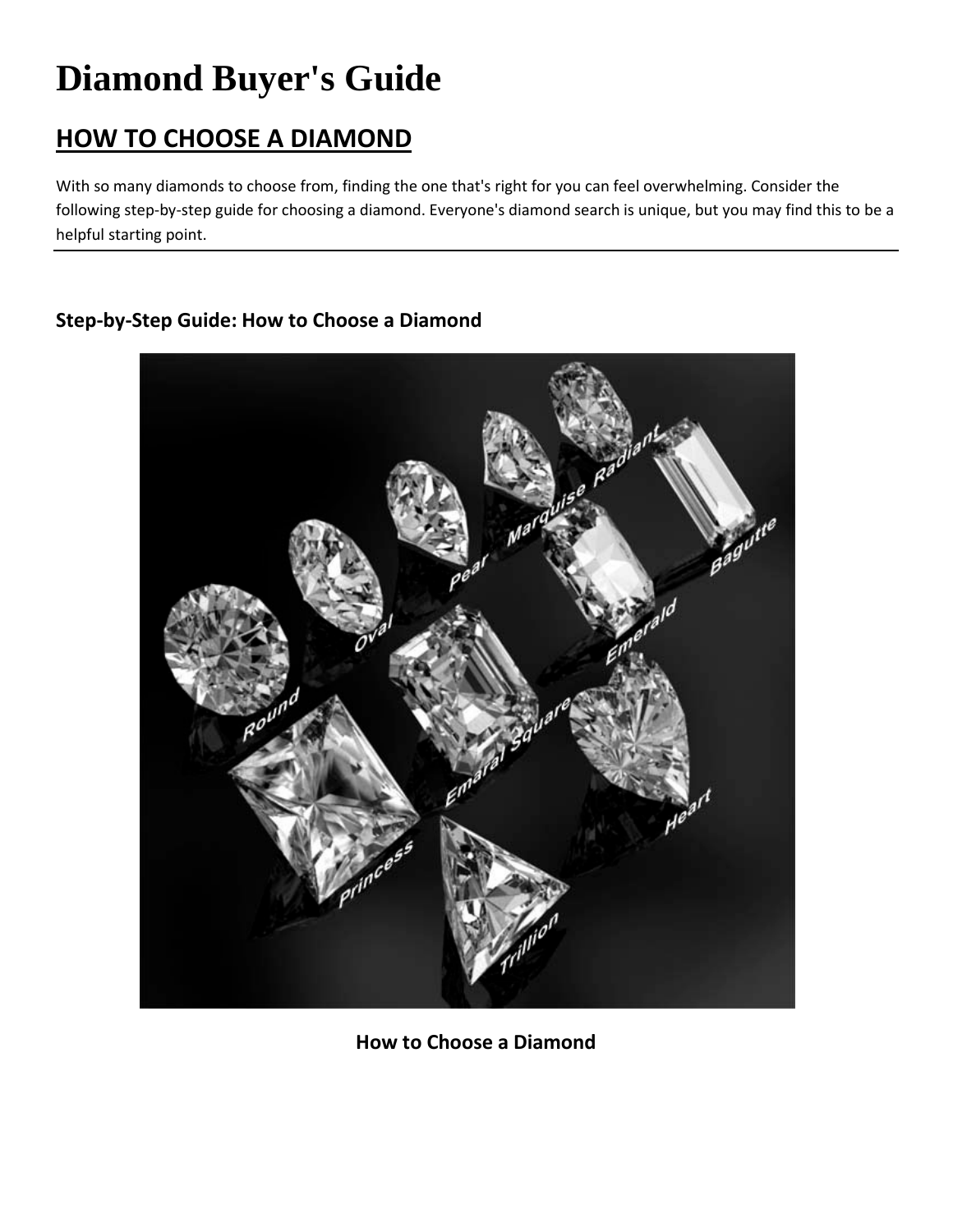First, identify the diamond shape desired by the recipient. If you do not know and cannot find out, consider round or princess cut.

Set a carat weight minimum based on the recipient's preferences. If they have their heart set on a one carat diamond, even the most beautiful half carat stone will be a disappointment.

Start with the highest quality diamond of the shape and carat weight minimum you identified in steps 1 and 2, and begin making concessions in the following order until you arrive at a diamond that fits your budget:

First, lower the Clarity. See clarity buying tips (below) for more guidance. Go as low as VS2 before making concessions in other areas.

Next, lower the Color. See color buying tips (below) for more guidance. Go as low as "H" before making concessions in other areas.

Finally, lower the Cut. See cut buying tips (below) for more guidance. Go as low as Very Good in round diamonds and good in fancy shapes before making concessions in other areas.

If the diamonds that match your revised criteria are close to your budget, consider shaving off some carat weight in order to close the gap. A carat weight difference of 10% or less will be very difficult to detect visually.

If after following the steps above, you are still outside your budget, repeat the process with new thresholds:

First, further reduce Clarity. Go as low as SI1.

Next, reduce Color. Go as low as J. If you know the diamond will be set in yellow gold, you could safely drop to K.

Finally, reduce the Cut. Go as low as Good in round diamonds, and Fair in fancy shapes.

At this point, if you are still outside your budget, your next step will depend on your individual preferences and needs.

If the diamond you seek is less than one carat, you could consider a drop to SI2 clarity.

If the diamond is both a brilliant cut and less than 1.50 carats, an L-M color may be perfectly acceptable when set in yellow gold.

If size is the primary consideration, you could consider a Fair cut round or fancy shape.

If you are still well outside your budget, you may need to consider increasing your budget or reducing your minimum carat weight target.

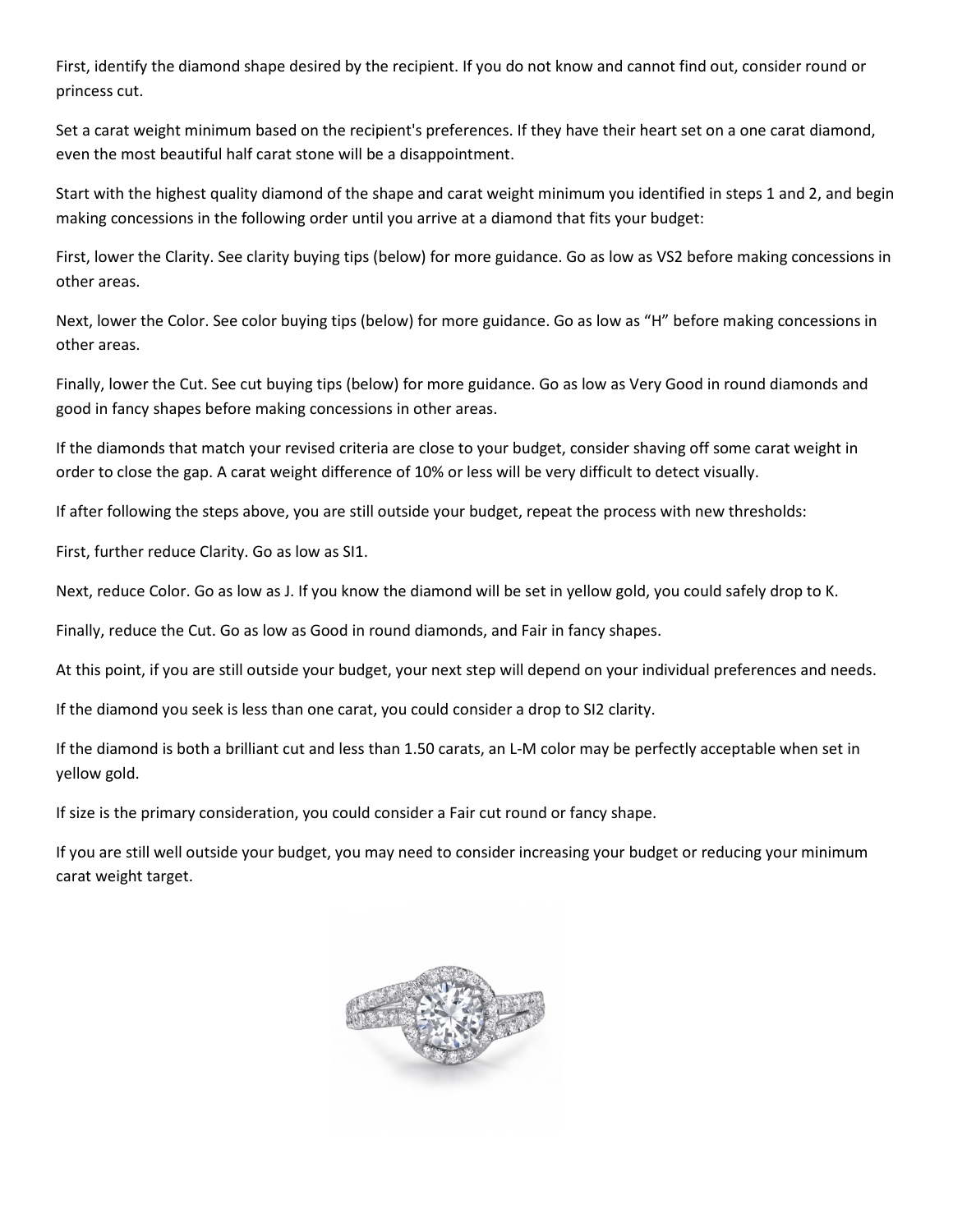

# **MORE DIAMOND BUYING ADVICE**

Use these tips alone, or in conjunction with the step-by-step guide above.

# **SHAPE BUYING TIPS**



Most people who receive diamonds as a gift or for an engagement have a shape preference. While other factors (such as price and quality) should be determined by the purchaser, the choice of shape should include input from the receiver of the diamond, if at all possible. This is especially true for fancy shape engagement diamonds.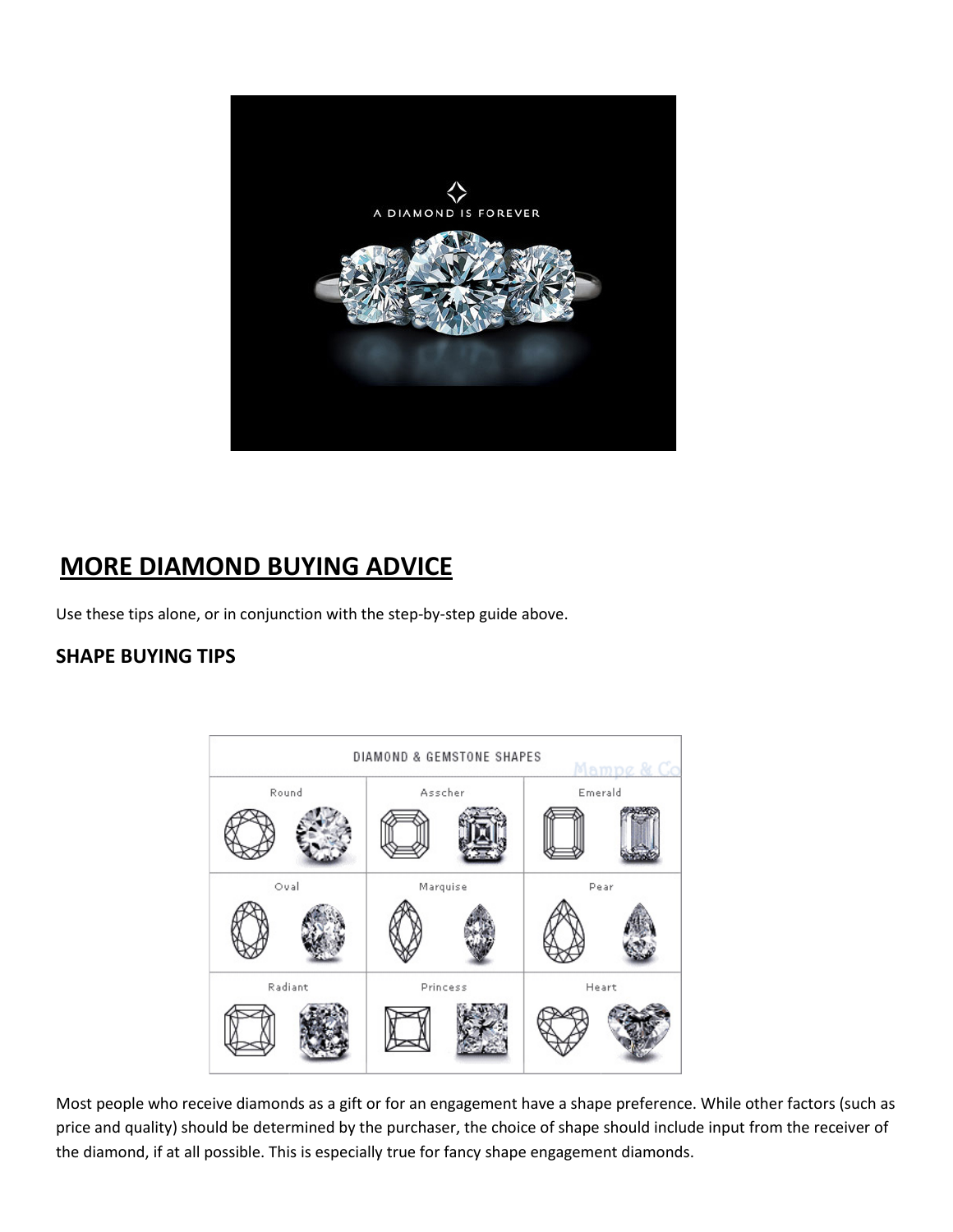Unless a particular preference has been expressed, consider a round diamond. Round diamonds tend to have more brilliance and scintillation than other shapes; they accommodate almost any ring setting, and never go out of fashion.

Another popular shape is the Princess cut diamond, which is symmetrical and accommodates too many rings.

Other shapes are: Marquise shape, Pear shape, Heart shape, Oval shape. These shapes, because they are not symmetrical, get what is called the bow tie effect, which when looked at you see a bow tie in the stone. This happens because (let's use the Marquise shape as an example) the facets in the center of the stone are wider and shorter than the facets going to the points of the stone.

Another shape is the Emerald cut, which has fewer facets than the aforementioned shapes. So the stone is like a mirror and reflects all imperfections which become easily seen, therefor you need a higher clarity when choosing this shape.

### **CARAT WEIGHT BUYING TIPS**

| 8.00 carats<br>13mm   | 7.00 carats<br>12.4mm | 6.00 carats<br>11.7mm           | 5.00 carats<br>11mm               | 4.00 carats<br>10.2mm |
|-----------------------|-----------------------|---------------------------------|-----------------------------------|-----------------------|
|                       |                       |                                 |                                   |                       |
| 3.00 carats           | 2.00 carats           | 1.50 carats                     | 1.00 carat                        | 0.75 carat            |
|                       |                       |                                 |                                   |                       |
| 0.66 carat            | 0.50 carat            | 0.33 carat                      | $0.25$ carat                      | 0.20 carat            |
|                       |                       |                                 |                                   |                       |
| $0.15$ carat<br>3.4mm | $0.10$ carat<br>3mm   | 0.07 carat<br>2.7 <sub>mm</sub> | $0.05$ carat<br>2.5 <sub>mm</sub> | $0.03$ carat<br>2mm   |

Look for diamonds that fall just under popular carat weights such as 1/2 ct. 3/4 ct., 1 ct., etc. Because these diamonds fall just shy of the popular weight, they are often sold at a slight discount compared to diamonds of full weight. For example, a .90 carat diamond will typically cost less on a price-per-carat basis than a full 1.00 carat diamond. Visually, they are difficult to distinguish. In fact, a smaller carat weight diamond may have a diameter equal to that of a heavier diamond, making it appear the same size when viewed from above.

The most popular carat weights for engagement diamonds are between one and two carats. If a diamond under .75 carats is a budget necessity, consider a marquise cut, which appears larger than other shapes of equal carat weight, due to its elongated cut.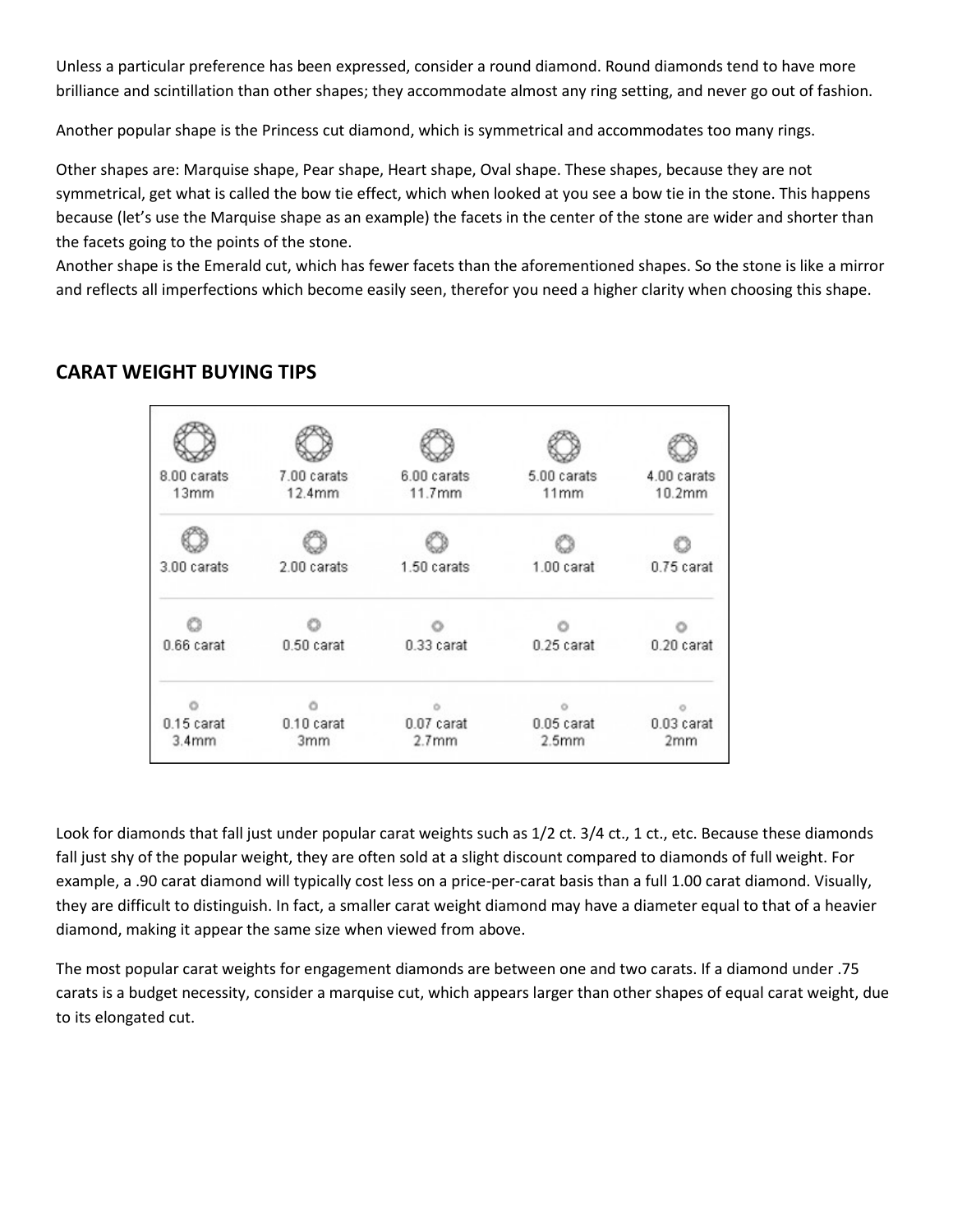#### **CUT BUYING TIPS**



The precise shape, placement and angle of each facet determine a diamond's brilliance.

Unlike the other "Cs" (Carat Weight, Color, and Clarity), the various Cut grades in existence today were not originated by GIA. Even though retailers use common terms to describe Cut (such as Excellent, Very Good, Fair, Poor) the terms are not uniformly defined or applied. In fact, a diamond seller may assign any cut grade they choose, based on any set of factors they wish. One retailer will use terms such as "Signature Ideal", "Ideal", and "Excellent"; while another uses "Ideal" to describe all three, and another uses "Excellent" for all. Be cautious when comparing cut grades from different retailers, as they are most likely inconsistent.

Also, be aware of diamond sellers who assign their own cut grades in place of what GIA has already assigned to a particular diamond. Many popular websites and retail stores display their own, more generous Cut rating in place of the GIA grade.

To avoid confusion or misrepresentation of any diamond, Brillante Jewelers uses the same cut grades as employed by GIA, and does not engage in "cut inflation" by creating other grades ("signature", "super ideal", etc.).

Cut grade is the most important factor in determining the overall appearance of a diamond because a poorly cut diamond will seem dull even with excellent clarity and color. Conversely, a well cut diamond can have a slightly lower color (G-H) or clarity (SI1-SI2) and still look quite beautiful, due to its superior ability to create sparkle and brilliance.

For superior brilliance, choose a diamond with a Cut grade of Very Good or Excellent for round diamonds, and Good or better in fancy shape diamonds. When choosing a diamond in this range, make sure its symmetry and polish are Very Good or Excellent, so that the impact of the above average Cut is not obscured.

For those on a budget, primarily concerned with size, a diamond of Fair - Good cut may be an acceptable choice, especially in fancy shapes. While the diamond will lack the scintillation and brilliance of a well cut diamond, it will allow a significant increase in size for the same price.

Avoid Poor cut diamonds, even if size is the primary concern. Most find these diamonds to be an unacceptable trade off, despite the lower price. Brillante Jewelers does not offer Poor cut diamonds.

Because Cut grade provides a single rating which incorporates a variety of factors (such as polish, symmetry, table %, depth %, culet size, girdle width, etc.), it is a simple yet vital tool in evaluating a diamond. A common mistake is to evaluate these individual factors instead of relying primarily on the Cut grade, which already takes them into account. Only when comparing two diamonds of identical Cut grade should the individual components of Cut be considered as further refinements in your search. That said, some general guidelines for these individual factors are: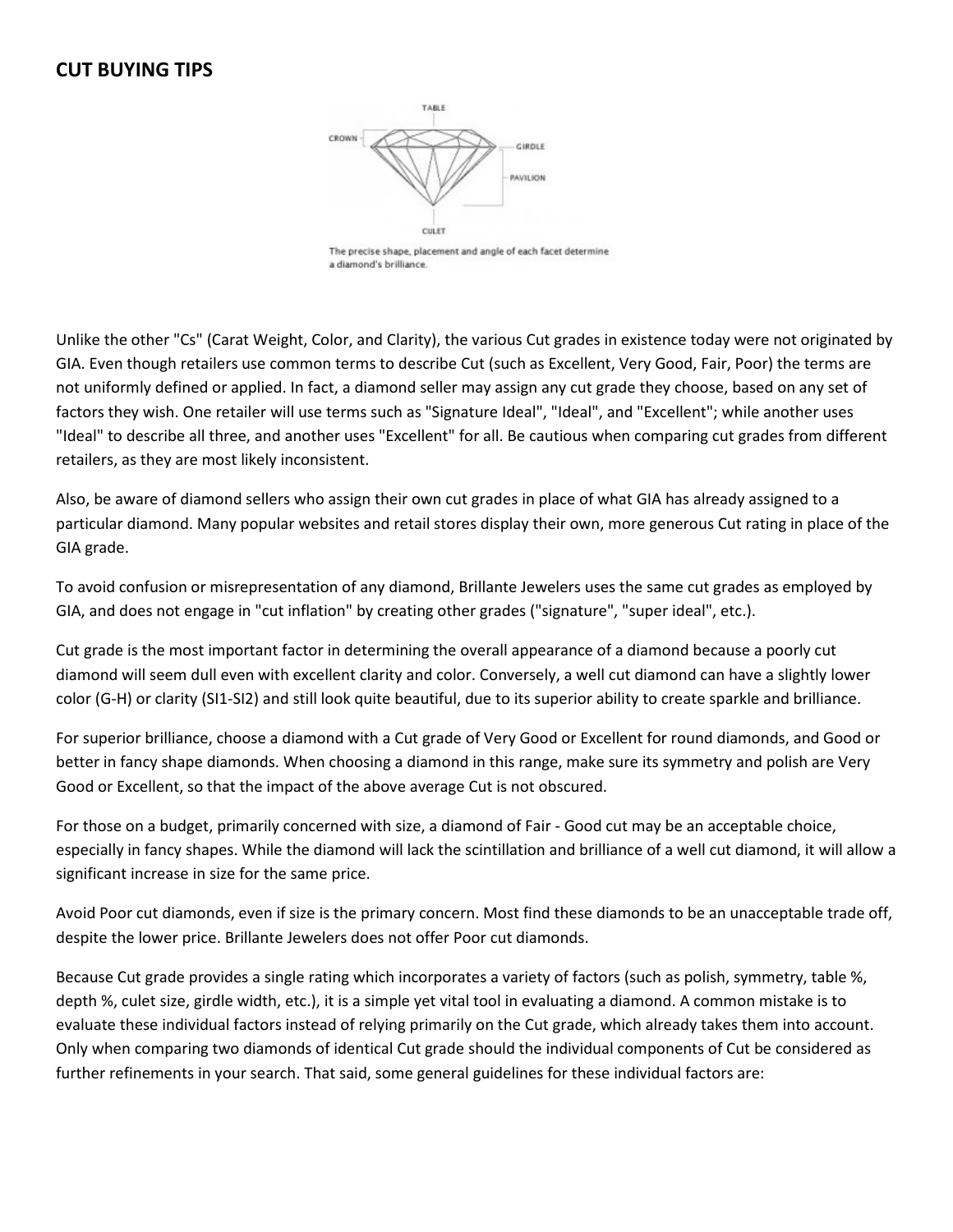# **Culet**

Any culet size of Medium or smaller will be invisible to the naked eye, and have no negative impact on a diamond's appearance.

# **Girdle**

An Extremely Thin girdle is more susceptible to chipping, and for that reason should be avoided for diamonds that are to be set in a ring. Earrings or pendants are less exposed to rough contact and so are less susceptible to chipping around the girdle. Avoid even Very Thin girdles in Princess Cut diamonds, as this shape already has sharp corners more prone to chipping. If you do purchase a Princess Cut diamond with a Very Thin girdle, consider setting it in a style that covers and protects the corners.

# **Polish**

For diamonds with a polish grade of Excellent to Good, any polishing defects are not visible to the naked eye, and should have no impact on the diamond's overall appearance.

For diamonds with clarity grades of I1 or lower, even a polish grade of Fair is acceptable, since these diamonds already possess internal inclusions that are visible to the naked eye, making any polish markings less relevant.

For diamonds less than .75 carats, any polish grade of Fair or better will not affect the appearance of the diamond to an untrained observer.

Poor is the only polish grade that should be avoided regardless of the size or clarity of the diamond. For this reason, Brillante Jewelers does not carry diamonds with a polish grade of Poor.

# **Symmetry**

For diamonds with a symmetry grade of Excellent to Good, symmetry should not be used as a primary factor in choosing a diamond, since each of these grades is possible in diamonds of exceptional appearance.

Symmetry is more important in diamonds of VVS2 Clarity and higher, since the very subtle defects produced by Fair or Poor symmetry (which can resemble pinpoint inclusions), would compromise the diamond's otherwise flawless appearance.

Despite its modest impact on appearance, symmetry has a significant impact on price; a diamond with Excellent Symmetry and Polish may be priced 10%-15% higher than a diamond with Good Symmetry and Polish. This premium has more to do with consumer's perceived value of "excellent" grades, than the actual effect on a diamond's appearance.

Because diamonds with Poor symmetry have defects visible to the naked eye, these diamonds should be avoided in all cases. For this reason, Brillante Jewelers does not carry diamonds with a symmetry grade of Poor.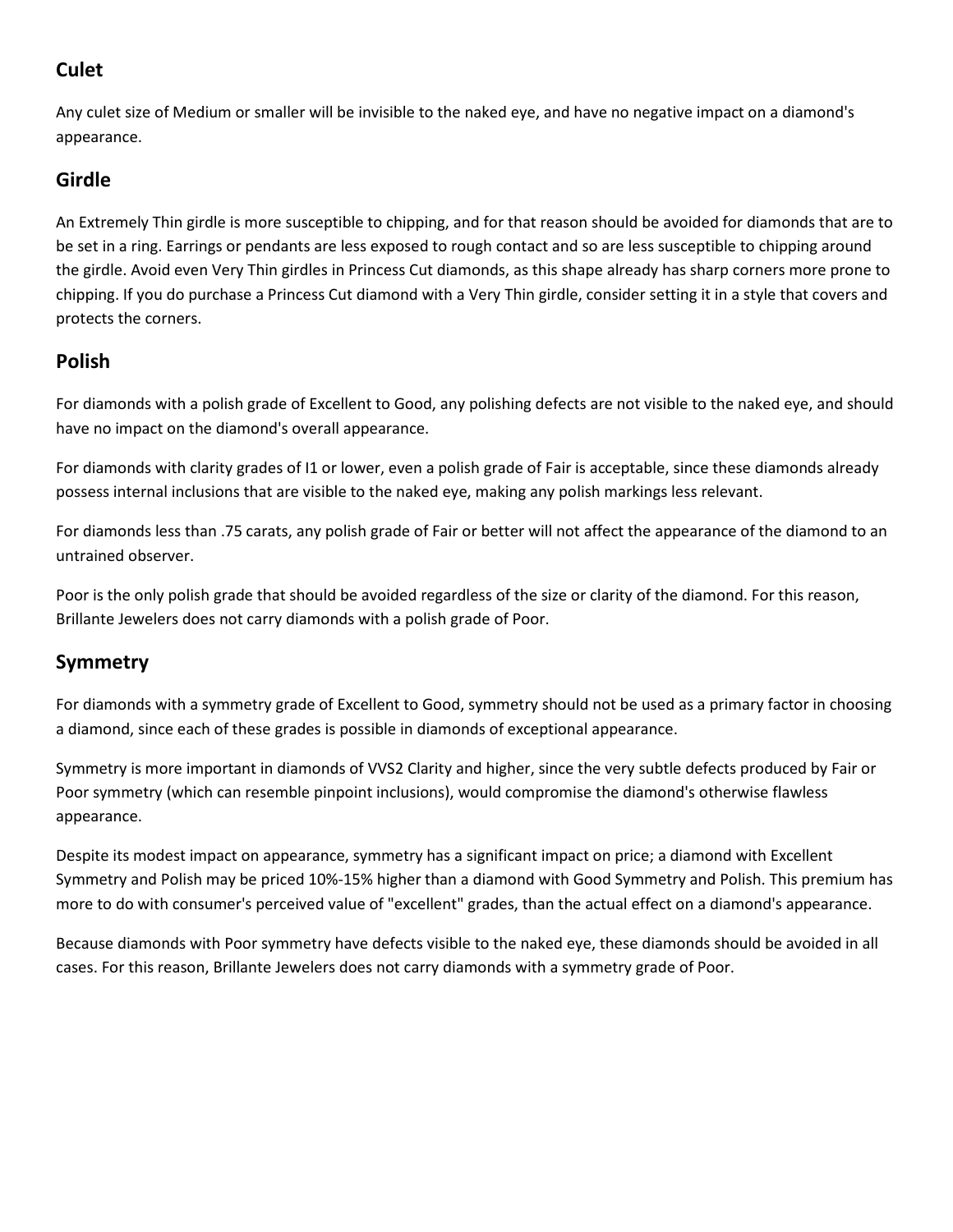## **COLOR BUYING TIPS**



The vast majority of untrained observers (and many gemologists) cannot distinguish a color grade from the one just above or below unless the diamonds are compared side by side in a controlled environment. Even when side-by-side, changes in color are difficult to detect in I color and higher diamonds.

Color becomes much harder to detect once a diamond is set in a ring and placed in an environment that contains color (as opposed to the all-white background used in color grading). For instance, an H color diamond may look as colorless as a D when set in a ring under normal lighting conditions, especially if the two are not compared side by side.

For the best value in what would appear to the naked eye as a colorless diamond, look for G-J diamonds. Because color is easier to detect in larger diamonds (just as a large carafe of white wine shows more color than a small glass), opt for G-H in diamonds over 1 carat, and I-J for those under 1 carat. Once set in a ring, these diamonds will look just like higher color grade diamonds. Instead of investing in higher color, invest in higher cut, the most important factor in a diamond's brilliance.

Because diamonds with more facets reflect more light, they tend to hide color better than other shapes. So, consider round, princess or other modified brilliant cuts over step cuts such as emerald or ascher if you are concerned about color.

If you are concerned primarily about carat weight, and are on a tight budget, consider a yellow gold setting and a brilliant cut diamond in the K-L color range. The yellow gold will complement the faint body color of the diamond.

If, while shopping for a diamond, you are ever given a color range (e.g. G-H) as opposed to a specific grade, the diamond is not certified by GIA. The seller is only estimating the diamond's color using GIA terminology.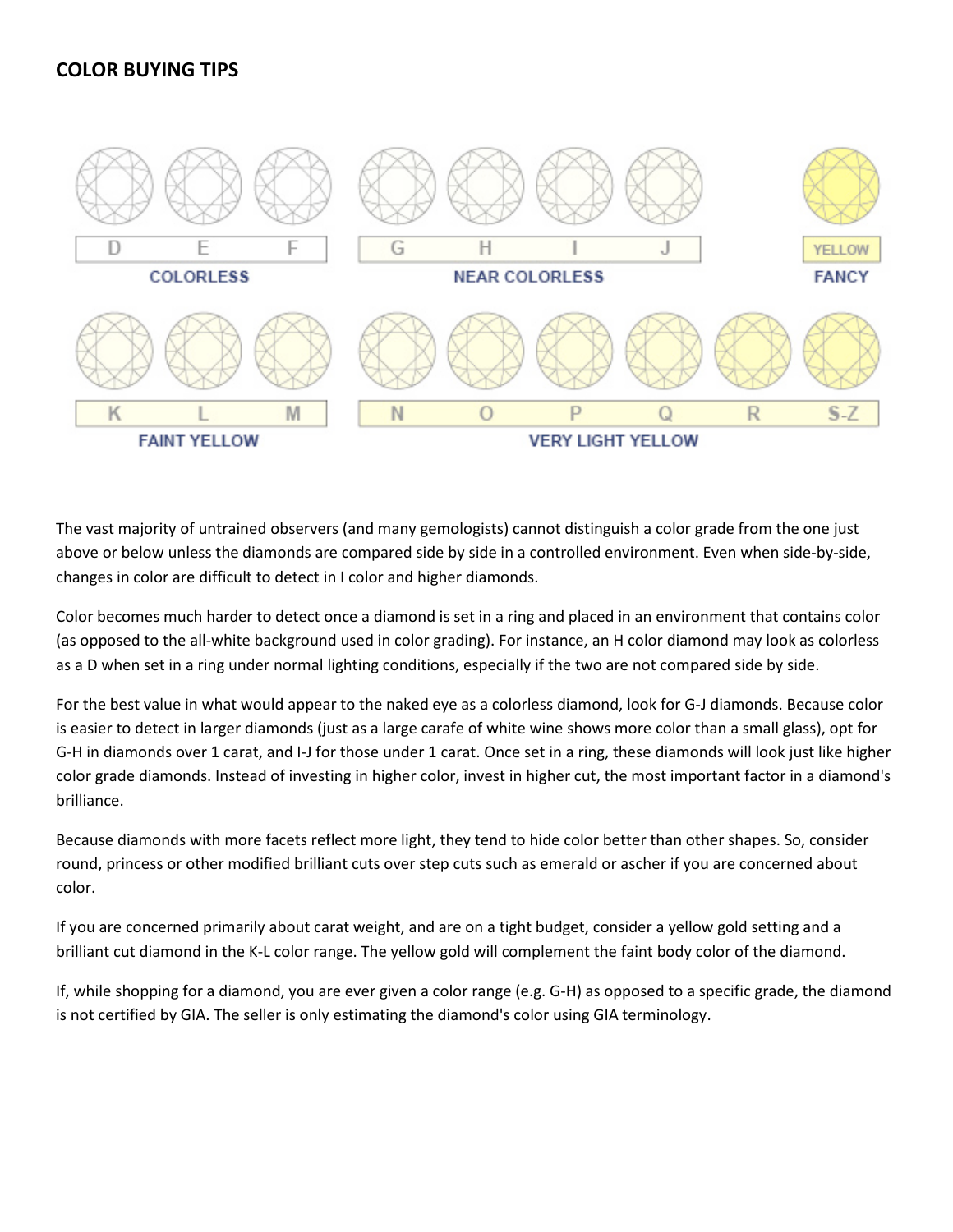## **Fluorescence**

Colorless (D-F) fluorescent diamonds sell at a 5-15% discount to non-fluorescent diamonds since the fluorescence is perceived as a defect. In fact, the visible effects of faint to medium fluorescence are perceptible only to a gemologist using a special UV light source.

Because the fluorescent glow is usually blue (which is the complementary color to yellow) fluorescence can make diamonds of I-M color appear up to one grade whiter. For this reason, I-M diamonds tend to sell at a slight premium when they possess Medium to Very Strong fluorescence.

Overall, fluorescence should not be a major factor in the diamond purchase since its effects on appearance are negligible, if not slightly positive. The exception would be to exercise caution in purchasing a diamond with strong or very strong fluorescence in D-H color diamonds (which do not possess enough yellow color to offset the blue fluorescence).

# **CLARITY BUYING TIPS**



If you cannot tolerate imperfections, even those you cannot see, choose a VVS2 or better diamond. About 10% of all diamonds sold fall into this category.

The most popular range is SI1, where the inclusions are usually not significant enough to impact the appearance of the diamond for the casual observer. Often, customers will opt for this clarity range in exchange for a higher cut or color grade. This combination often results in a beautiful, lively diamond with imperfections detectable only upon close inspection. In diamonds under 1 carat, the same can be said for an SI2 grade. In diamonds over 1 carat (where clarity is more important, and SI2 inclusions are often easier to detect), an SI2 is often half the price of a VS1 diamond. Almost half of all diamonds purchased fall into this range.